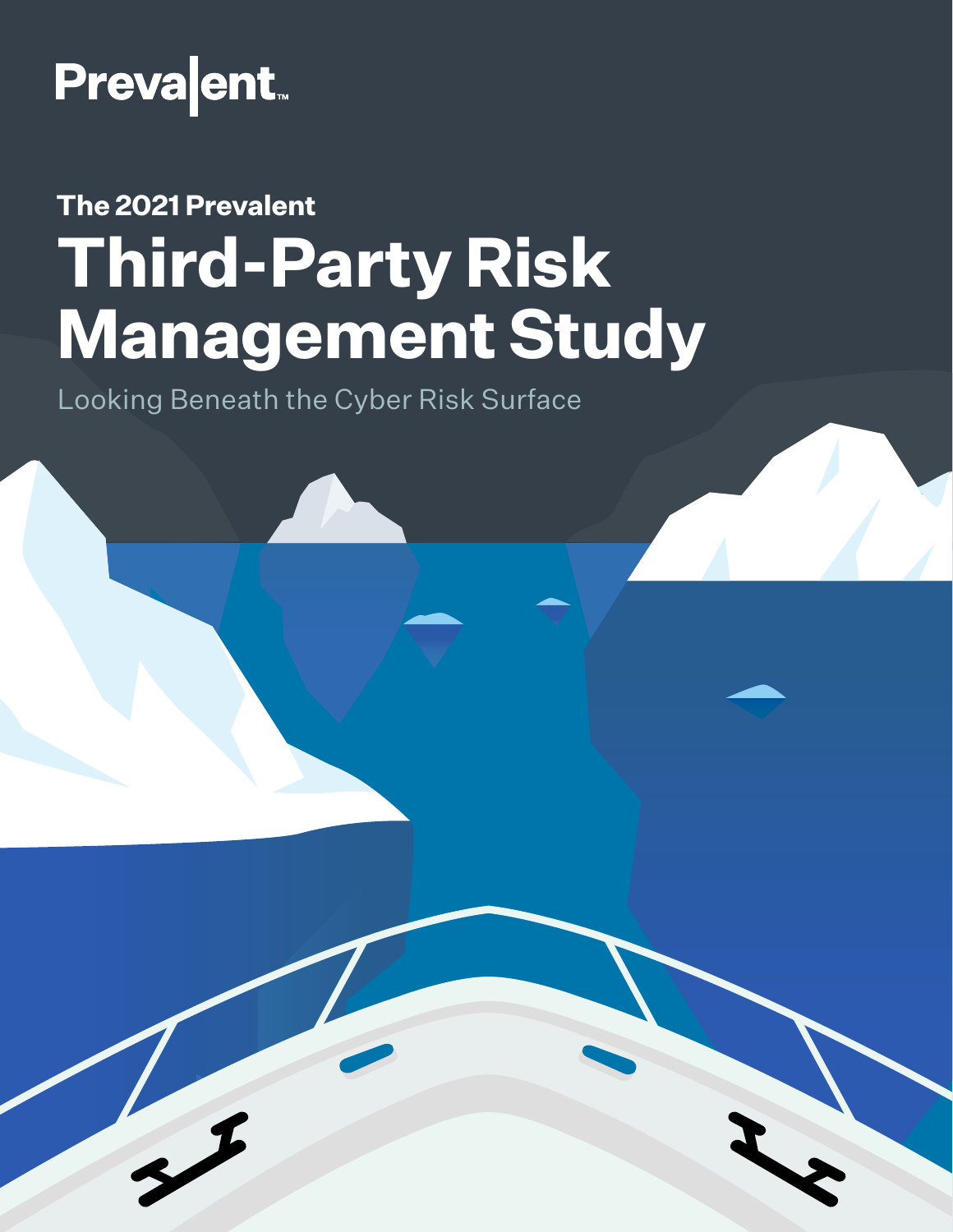#### **Table of Contents**

| 2. Attention Should Be Paid to More Stages in the Third-Party Risk Lifecycle 4        |  |
|---------------------------------------------------------------------------------------|--|
| 3. Procurement and Business Teams Are Struggling for a Seat at the TPRM Table 5       |  |
| 4. Most Organizations Don't Want to Tackle Third-Party Risk on Their Own  5           |  |
| Finding #1: There Is More to Third-Party Risk Than Cybersecurity  6                   |  |
| Finding #2: Organizations Are Missing Risks at Critical Stages of the                 |  |
|                                                                                       |  |
| Finding #3: Third-Party Risk Management Needs Broader Ownership and                   |  |
| Finding #4: Third-Party Assessments Need to Modernize - and Outsourcing               |  |
|                                                                                       |  |
|                                                                                       |  |
|                                                                                       |  |
|                                                                                       |  |
|                                                                                       |  |
| Outsource the Hard Stuff (Martin Martin Martin Martin Martin Martin Martin Martin 19) |  |
|                                                                                       |  |
|                                                                                       |  |

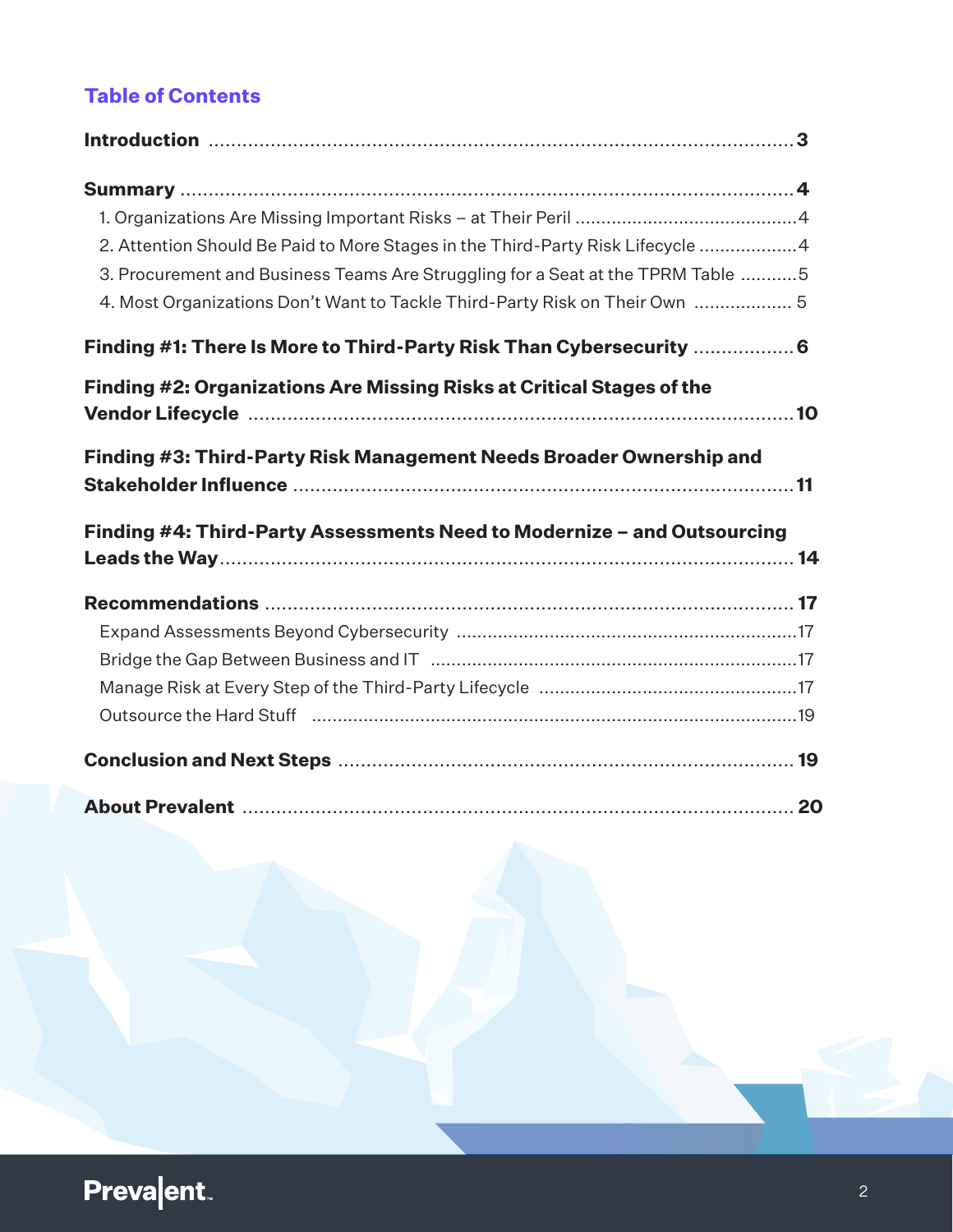### <span id="page-2-0"></span>Introduction

In February and March 2021, Prevalent conducted a study on current trends, challenges and initiatives impacting third-party risk management practitioners worldwide.

The goal of the study was to provide a state-of-the-market on third-party risk with actionable recommendations that organizations can take to grow and mature their programs across every stage of the third-party risk lifecycle.

Respondents to the study were:

- **• Practitioners:** All survey respondents were involved in third-party risk management.
- **• Primarily Working in IT and Security:** 76% of respondents work in either IT or IT security at their organizations.
- **• Representing Mid-Sized to Enterprise Organizations with Large Vendor Ecosystems:** 76% of respondents work for companies with more than 1,000 employees, with an average of almost 2,400 third parties, and the majority of respondents say up to 30% of their third parties are considered top tier.
- **• From a Diverse Set of Industries:** The top 5 respondent industries included:
	- Healthcare/Pharmaceuticals
	- Education
	- Financial Services/Banking
	- Software & Technology
	- Manufacturing/Construction

**How are organizations addressing today's third-party challenges and making sure that future risks are on their radar?** 

**The Prevalent 2021 Third-Party Risk Management Study has the answers.**

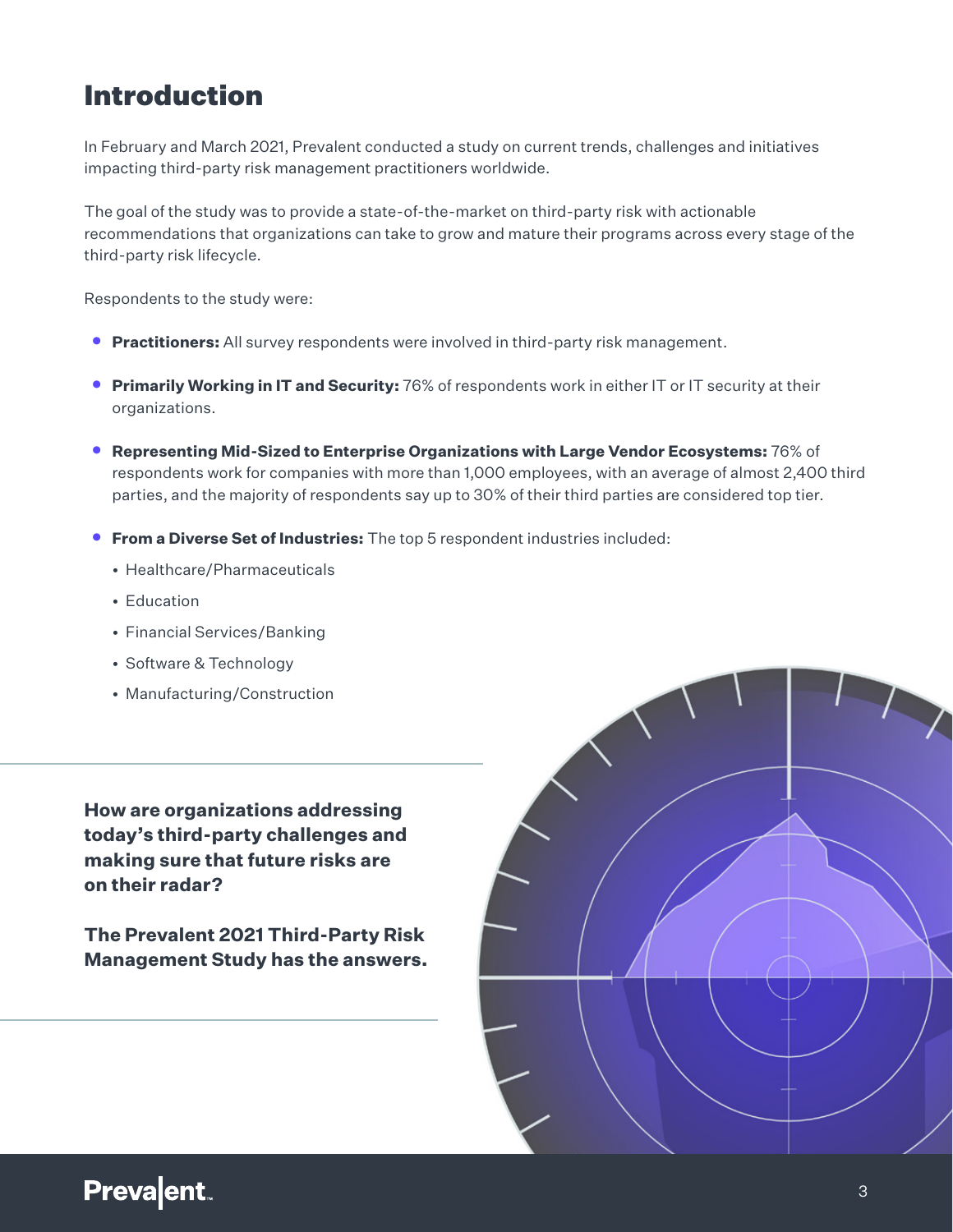### <span id="page-3-0"></span>**Summary**

All organizations rely on vendors and suppliers to power their operations, but working with third parties also means incurring risk. Over the past year, we witnessed mounting scrutiny and penalties tied to regulatory and data privacy requirements; significant third-party breaches that led to customer losses and legal actions; countless supply-chain disruptions associated with the COVID-19 pandemic; and evolving corporate ethics policies spurred by pushes for racial and social justice. While each of these factors spotlights the importance of managing third-party risk, gaining an understanding of vendor controls and policies can be an elusive target to hit.

The reality is, you start taking on risk before you even onboard a vendor, and the results of our 2021 TPRM study reveal that most organizations are struggling to catch up. Challenges cited by respondents include a lack of pre-contract due diligence into vendor controls and policies; the inability to predict potential issues due to outdated and incomplete vendor risk information; and a focus on cybersecurity issues that overshadows equally important factors such as ESG, company reputation, and SLA performance.

By analyzing these challenges in light of current best practices and modern global realities, we arrived at four key observations about the state of third-party risk management today:

#### <span id="page-3-1"></span>**1. Organizations Are Missing Important Risks – at Their Own Peril**

Consider two of the biggest events of 2020: COVID-19 and the social and racial justice movements. Both events fall outside cybersecurity, which is TPRM's traditional "comfort zone." However, the pandemic meant supply-chain and vendor performance problems for many risk management practitioners, with 83% of study respondents reporting increased organizational focus on third-party risk as a result. At the same time, the ongoing justice movements are underscoring the importance of working with partners who have sound diversity and ESG policies. Despite this, we found that few companies are actively tracking third-party risks related to labor standards, the environment and human rights.

## <span id="page-3-2"></span>**2.** Attention Should Be Paid<br> **1. Third-Party Risk Lifecycle to More Stages in the**

The number-one challenge cited by study respondents was a lack of pre-contract due diligence, which is when risks are assessed prior to contracting with or onboarding a vendor. And, although most organizations claim to assess risks at the early sourcing and selection stage of the vendor lifecycle, the same can't be said for the offboarding stage at the end of the relationship. In fact, 59% of companies say they are not actively assessing third-party risks during offboarding. What's more, almost half of respondents reported having a lack of real-time insights into vendor risk and performance. This is concerning, since failing to cover the gaps between periodic vendor assessments leaves organizations exposed to a constantly evolving threat environment.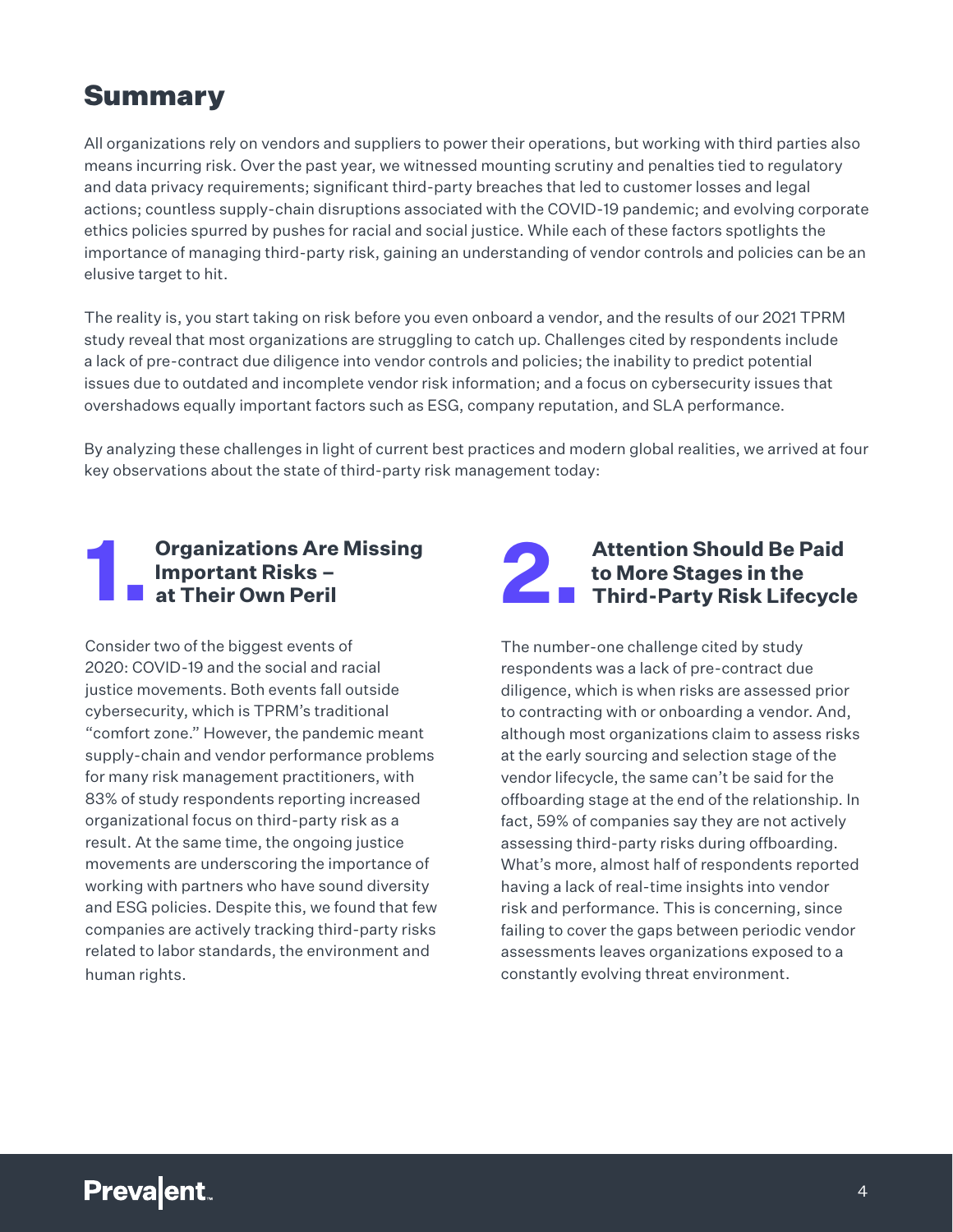#### <span id="page-4-0"></span>**3. Procurement and Business<br>Teams Are Struggling for a<br>Seat at the TPRM Table Teams Are Struggling for a Seat at the TPRM Table**

50% of respondents report that IT and security own TPRM in their organizations, which is no surprise given the recent spate of headlinegrabbing third-party data breaches. The other 50% report ownership by procurement, legal and compliance, vendor management, risk management, and other non-technical teams. However, the data shows that the pendulum is swinging strongly in IT and security's favor in terms of both ownership and involvement in TPRM. For instance, 55% of organizations have seen an increase in ownership by security over the past year, while only 22% have seen an increase in ownership by procurement. This shift is a cause for concern considering the preponderance of third-party threats falling outside the realm of cybersecurity (see observations #1 and #2).

#### Most Organizations Don't<br>Want to Tackle Third-Part<br>Risk on Their Own **ALL Want to Tackle Third-Party Risk on Their Own**

When asked about the ideal way to solve their third-party risk challenges, respondents indicated a preference for a hybrid approach that enables them to manage some assessments themselves and outsource the rest. What's more, 70% of respondents indicated that some form of outsourcing is preferred. Why? Because a significant number of practitioners (42%) are still stuck with spreadsheets as the primary mechanism for performing third-party risk assessments – and 65% aren't exactly thrilled about this approach, giving a dissatisfied (26%) or neutral (39%) rating. It's no wonder that respondents report relatively low confidence in their ability to scale their TPRM programs, while citing the importance of a broad range of vendor risk intelligence sources as key to program success.

In the following pages, we'll share the detailed response data with further analysis from our experts. We'll also provide recommendations for bridging the gap between IT security and business for more complete and efficient risk management throughout the vendor lifecycle.

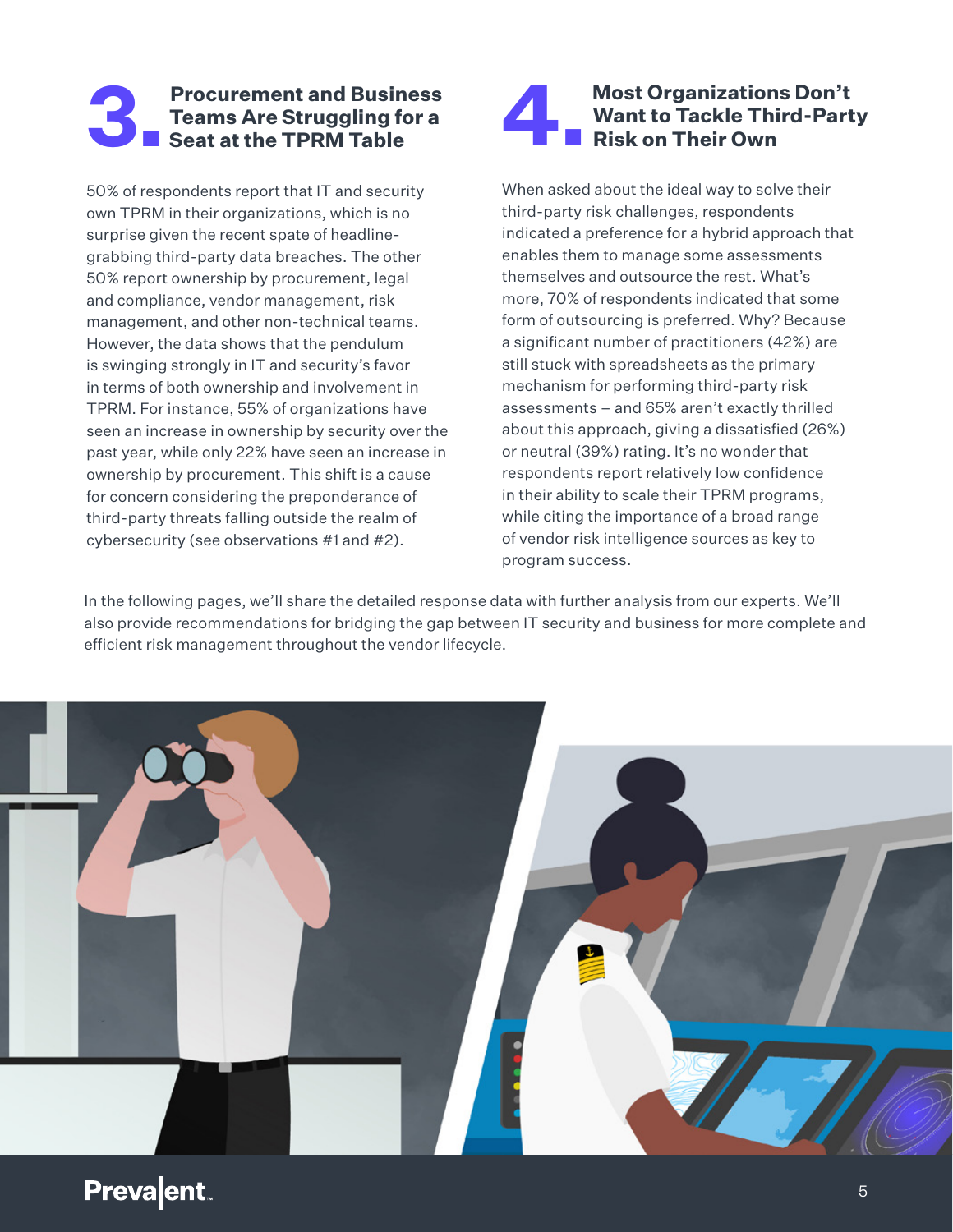### <span id="page-5-0"></span>Finding #1: When It Comes to Third-Party Risk, Cybersecurity Is the Tip of the Iceberg

Let's begin by looking at why organizations assess third parties. The vast majority of respondents (87%) cited the need to ensure that third parties do not introduce risks to their business that could negatively impact them, followed by 60% who say that they are required to report against specific regulatory, industry or data privacy requirements. This represents a shift from when compliance was the primary driver for TPRM programs.



#### **Why do you assess third parties?**

But are TPRM programs keeping up? Respondents to the survey are roughly split between whether their program is expanding (40%) or in a steady state (45%).



It is somewhat surprising to see a relatively lower number as "expanding" (40%) considering that more than **50% of organizations have been impacted by supply-chain disruptions, third-party data breaches or compliance violations in the past year.**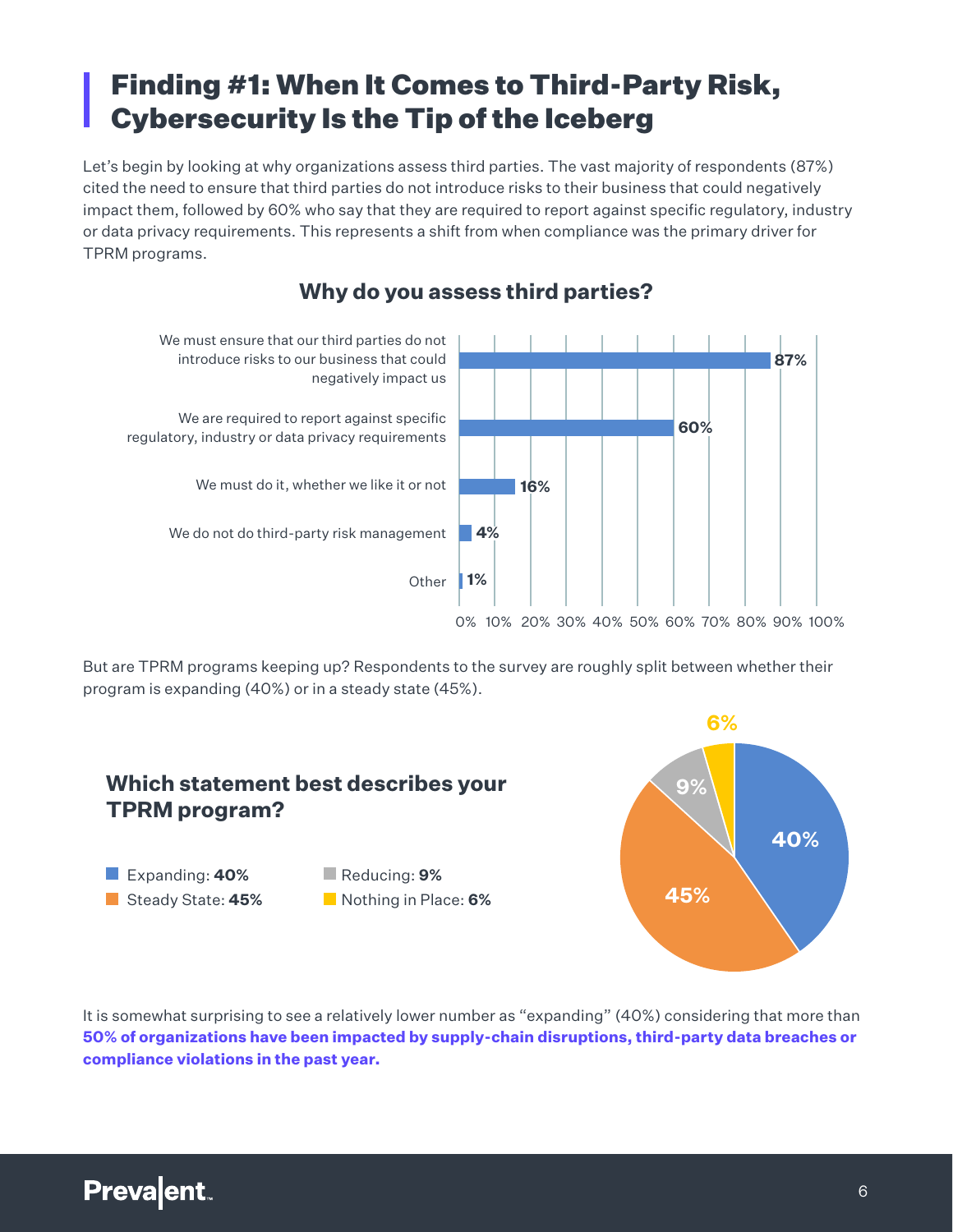#### **How has your organization been impacted by any of the following in the past year?**



The consequences of events like these over the last two years have been significant – especially in terms of lost productivity (27%) and monetary damages (17%).

#### **What negative impacts has your organization experienced in the last two years?**

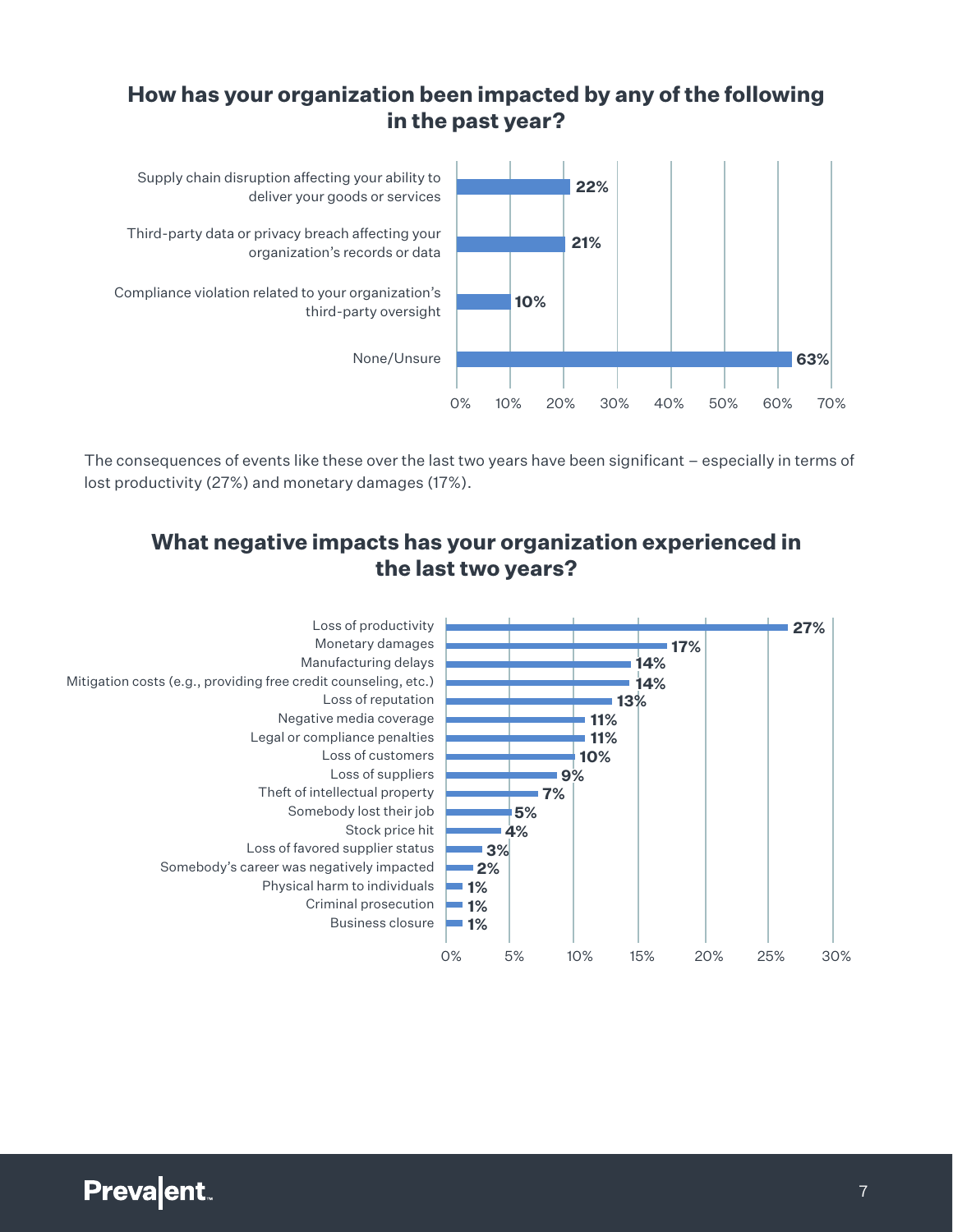Consider three of the most significant third-party risk management developments in the last 12 months: the SolarWinds breach, COVID-19, and the \$60 million OCC fine of Morgan Stanley. **COVID-19 (83%) and the SolarWinds breach drove the most organizational focus on third-party risk**, and more board/ executive focus.

#### **How have the following developments impacted your company in the last year?**



It's no surprise that the top risks tracked by organizations today include **cybersecurity (88%)**, regulatory compliance, privacy and business continuity. These are core assessment targets for IT security teams, who are also the primary owners and influencers over TPRM programs (as we'll see later in the report).

On the other hand, risks that organizations report not tracking, but should be, include **SLAs and performance (47%), geo-political (47%), labor standards (45%), environmental (45%), supply chain (44%), human rights, trafficking and slavery risks (40%), and ABAC (39%)** – perhaps a consequence of the relative lack of involvement by procurement and other business teams. It's clear that organizations must expand the scope of their assessments or risk missing important indicators that could impact their third parties' abilities to deliver in today's business environment.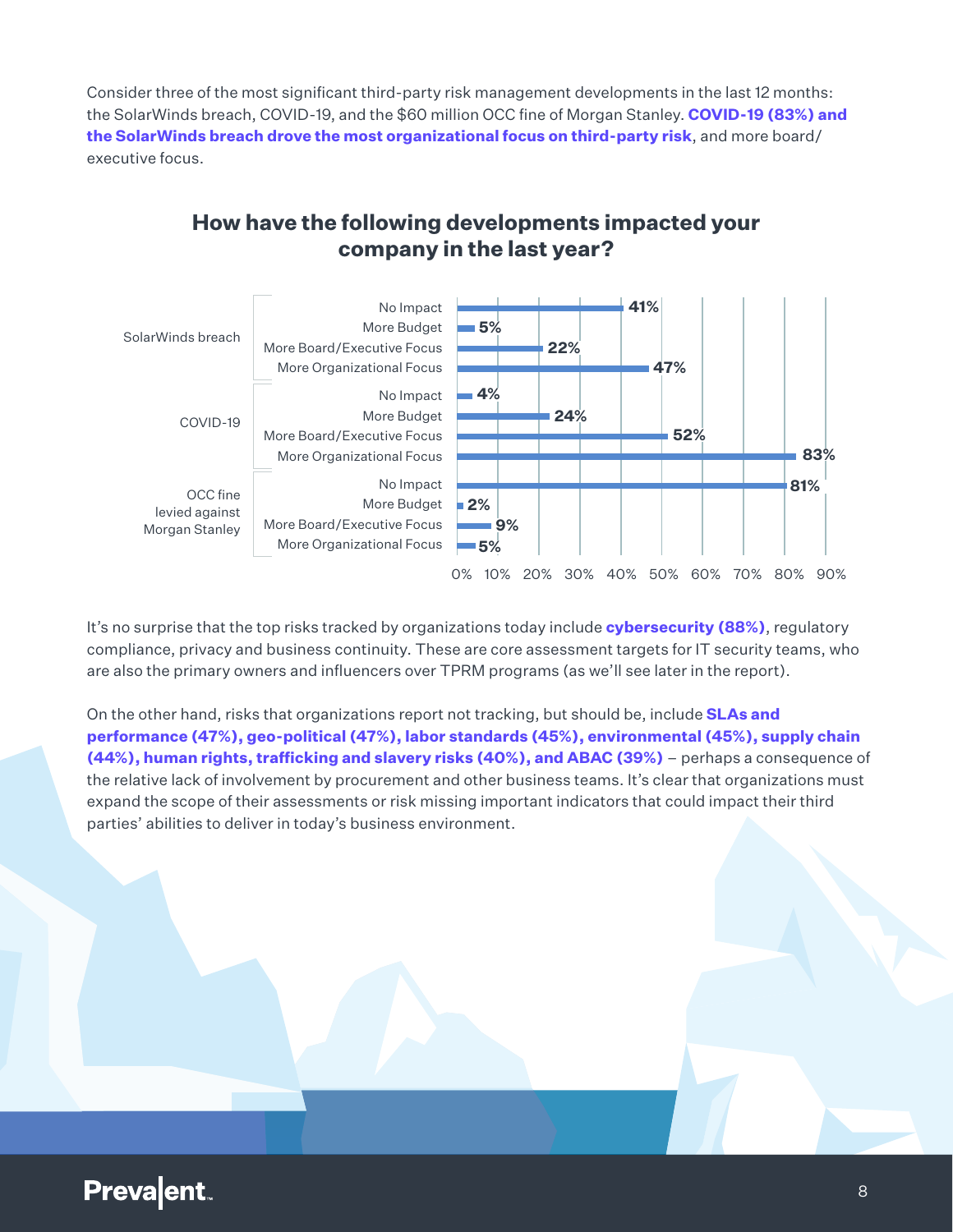### **Types of risks that your organization...**

|                                        | 45%              |            | 7%       |              |     |     |                     | 47%              |
|----------------------------------------|------------------|------------|----------|--------------|-----|-----|---------------------|------------------|
| <b>SLAs &amp; Performance</b>          | 24%              | 28%        |          |              |     |     |                     | 47%              |
| Geo-Political                          | 28%              | 27%        |          |              |     |     |                     | 45%              |
| Labor Standards                        | 26%              | 29%        |          |              |     |     |                     | 45%              |
| Environmental                          | 42%              |            | 14%      |              |     |     |                     | 44%              |
| <b>Supply Chains Risks</b>             | 21%              |            | 40%      |              |     |     |                     | 40%              |
| Human Rights, Trafficking & Slavery    | 39%              |            |          | 22%          |     |     |                     | 39%              |
| <b>ABAC</b>                            |                  |            |          |              |     |     |                     |                  |
| Import/Export Compliance               | 37%              |            |          | 26%          |     |     |                     | 37%              |
| <b>Corporate Social Responsibility</b> | 37%              |            |          | 25%          |     |     |                     | 37%              |
| Health & Safety                        | 43%              |            |          | 20%          |     |     |                     | 37%              |
| Conduct & Ethics                       | 52%              |            |          | 12%          |     |     |                     | 37%              |
| Quality                                | 55%              |            |          |              | 9%  |     |                     | 36%              |
| <b>Physical Security</b>               | 64%              |            |          |              |     | 11% |                     | 25%              |
| <b>Operational Risk</b>                | 67%              |            |          |              |     | 8%  |                     | 25%              |
| Financial/Bankruptcy/Credit            | 64%              |            |          |              |     | 11% |                     | 25%              |
| <b>Business Continuity</b>             | 71%              |            |          |              |     | 4%  |                     | 25%              |
| Privacy                                | 73%              |            |          |              |     | 3%  |                     | 24%              |
|                                        | 78%              |            |          |              |     | 4%  |                     | 19%              |
|                                        |                  |            |          |              |     |     |                     |                  |
| Regulatory Compliance                  | 88%              |            |          |              |     |     | 1%                  | 10%              |
| Cybersecurity                          |                  |            |          |              |     |     |                     |                  |
|                                        | 10%<br>20%<br>0% | 30%<br>40% |          | 50%          | 60% | 70% | 80%                 | 90%<br>100%      |
|                                        | Is Currently     |            |          | Doesn't Need |     |     |                     | Is Not Currently |
|                                        | Tracking         |            | to Track |              |     |     | <b>Tracking But</b> |                  |
|                                        |                  |            |          |              |     |     | <b>Should Track</b> |                  |
|                                        |                  |            |          |              |     |     |                     |                  |
|                                        |                  |            |          |              |     |     |                     |                  |
|                                        |                  |            |          |              |     |     |                     |                  |
|                                        |                  |            |          |              |     |     |                     |                  |
|                                        |                  |            |          |              |     |     |                     |                  |
|                                        |                  |            |          |              |     |     |                     |                  |
|                                        |                  |            |          |              |     |     |                     |                  |
|                                        |                  |            |          |              |     |     |                     |                  |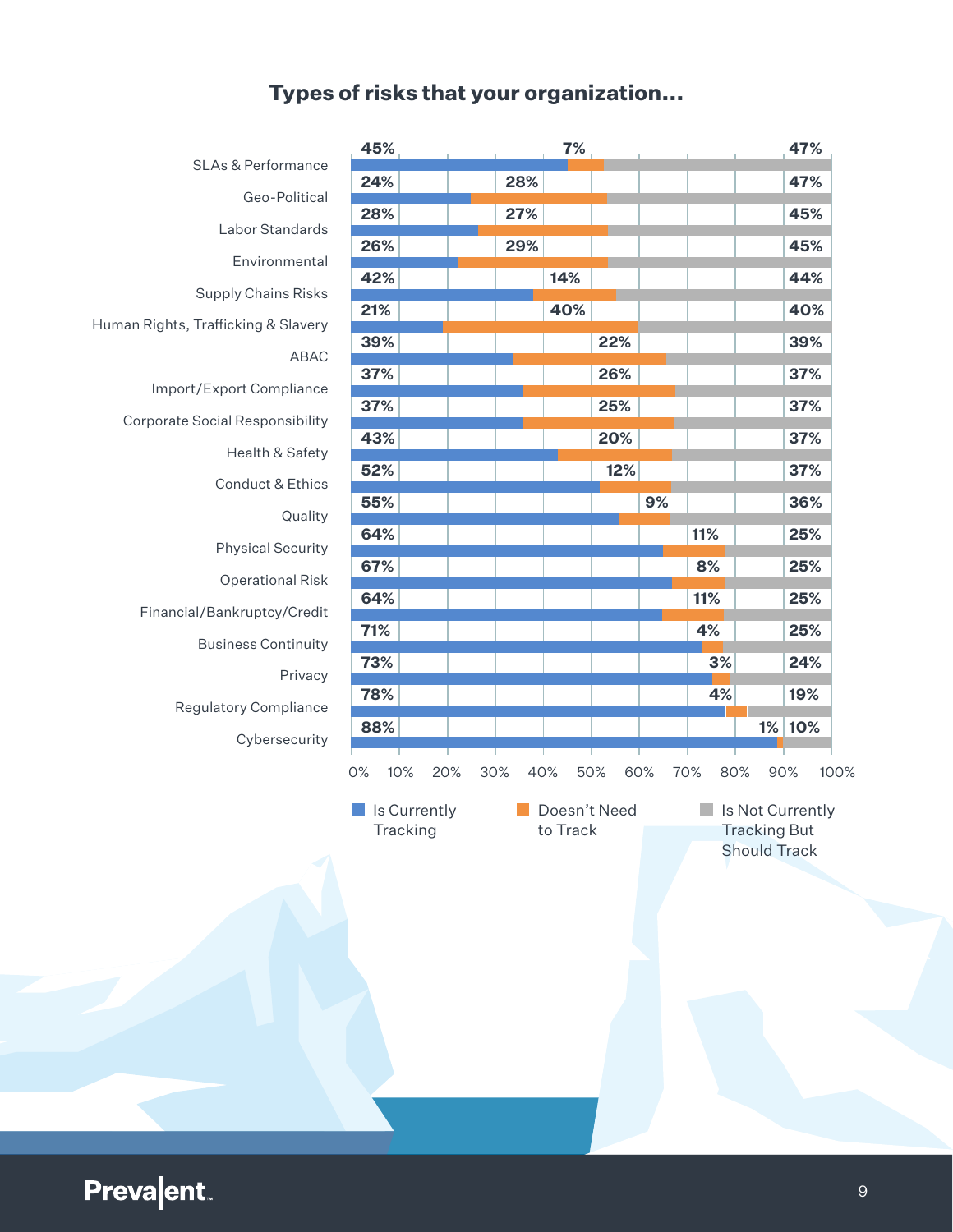### <span id="page-9-0"></span>Finding #2: Organizations Are Missing Risks at Critical Stages of the Vendor Lifecycle

**More than 50% of respondents indicated the biggest challenge they face in third-party risk management is not having enough pre-contract due diligence to identify potential vendor risks,**  followed by 46% who say a lack of real-time insights into vendor risk and performance is their biggest challenge. This is an understandable challenge considering that most respondents have not yet extended their risk assessments beyond traditional cybersecurity topics.

#### **What are the biggest challenges you face in third-party risk management?**



We also asked about when organizations assess risk during the vendor lifecycle. Respondents most frequently report assessing cybersecurity risks (naturally), while negotiating contracts, and while sourcing and selecting vendors. However, with such little involvement in third-party risk management, are procurement and business teams getting the visibility they need at the sourcing and selection and contract negotiation stages? Read on to find out. How about offboarding and decommissioning? **59% of respondents are not tracking risks** at this stage but feel they should.



#### **Tracking risks by stage of the third-party lifecycle**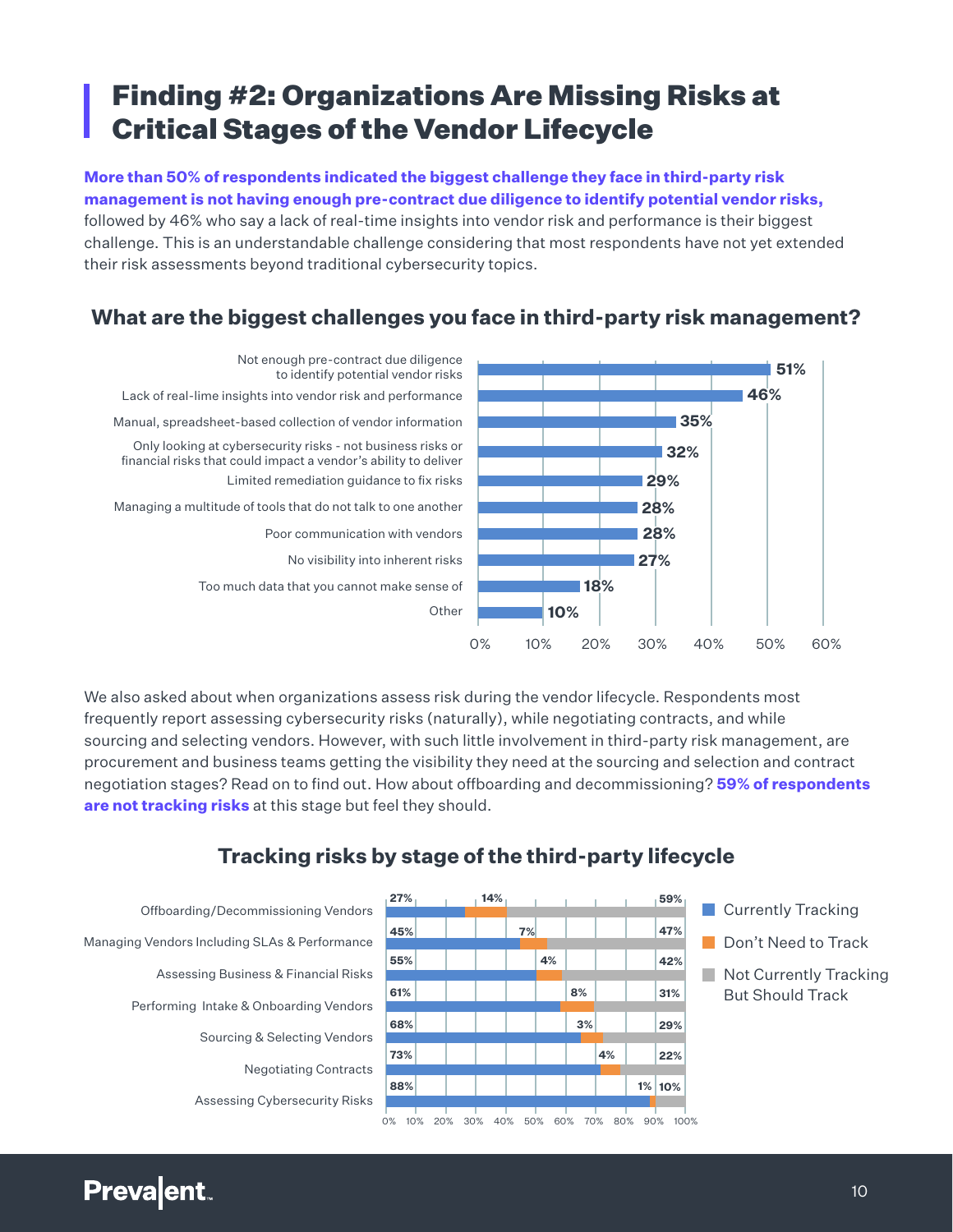### <span id="page-10-0"></span>Finding #3: Third-Party Risk Management Needs Broader Ownership and Stakeholder Influence

**50% of survey respondents indicated that IT or IT security owns third-party risk management in their organizations**, with smaller numbers saying that legal/compliance, risk management or procurement owns it.



Perhaps unsurprisingly given the recent spread of third-party data breaches, **more than half of organizations (55%) say that IT security teams were even more responsible for third-party risk management in the last year.** This increased responsibility appears to have come at a cost, though: Procurement teams are seeing the least growth in TPRM responsibility at 22%, and the most decline in responsibility at 9%. The question remains whether the needs of procurement and other business teams are sufficiently being met.



#### **How has this responsibility changed in the last 12 months?**

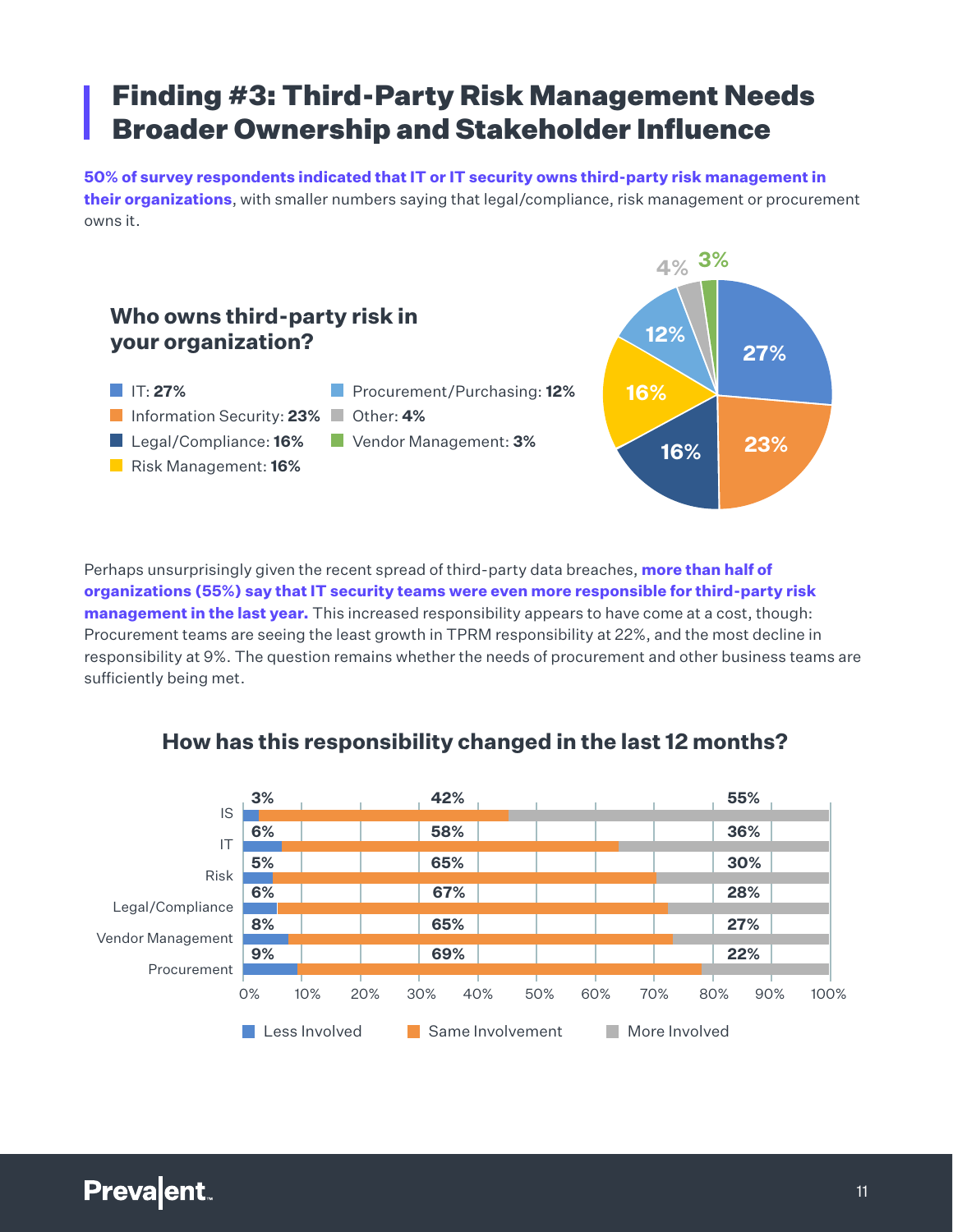Many departments have a stake in third-party risk management, with IT, legal/compliance, IT security, procurement and risk management making up the top 5.



**Which departments have a stake in TPRM?**

As with ownership over third-party risk management, IT security teams have increased their stake – or involvement – the most in the past 12 months, with procurement teams again having the least amount of growth in involvement.



#### **How have these departments' stakes in TPRM changed in the last 12 months?**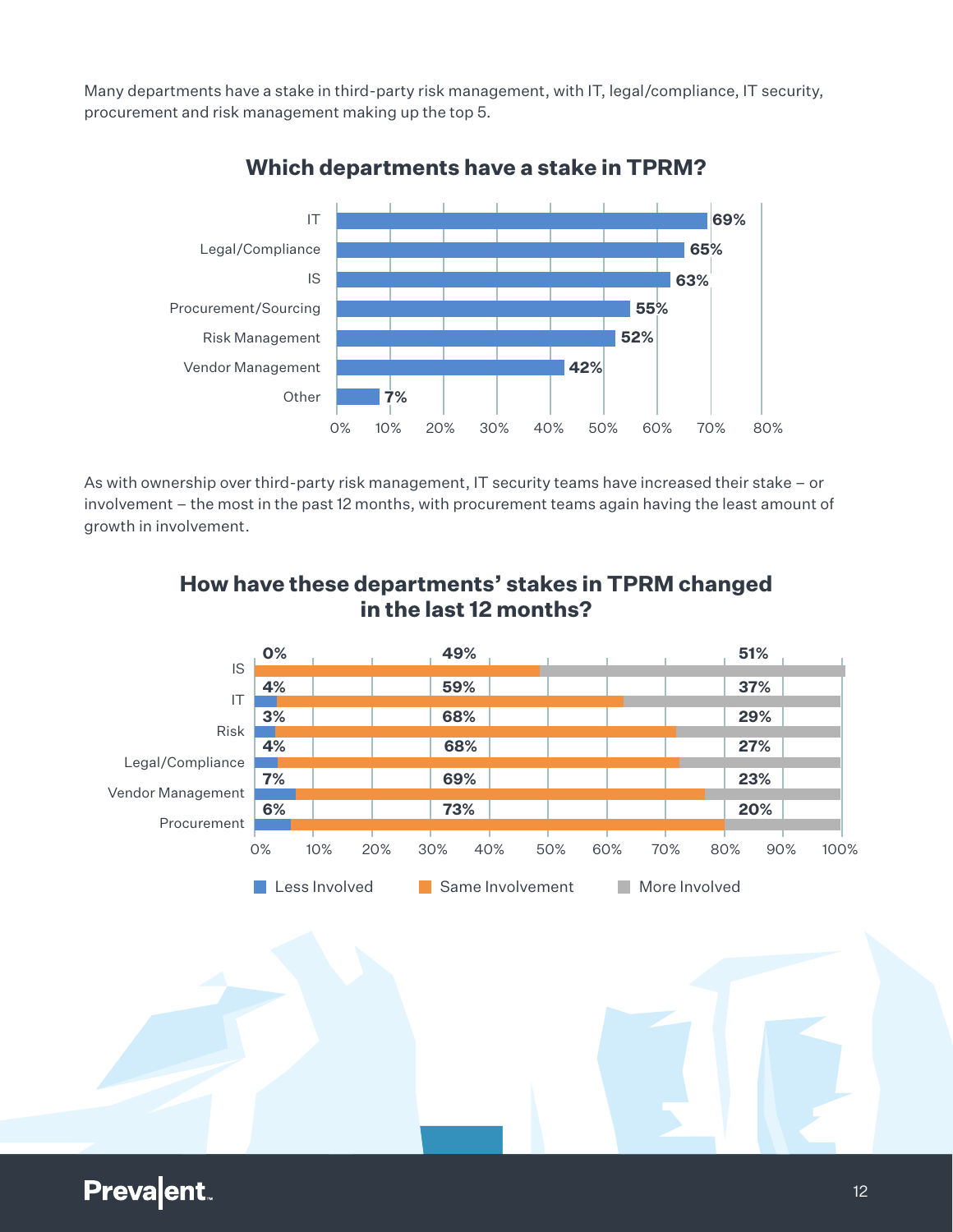**Third-party risk management is gaining increased visibility in enterprises, primarily among IT security teams, executives (40%) and boards of directors (36%)** – likely in response to aforementioned breaches. The question IT security teams need to answer is this:

**Will board visibility trigger a call for expanded risk assessments?**



#### **Visibility among key internal stakeholders**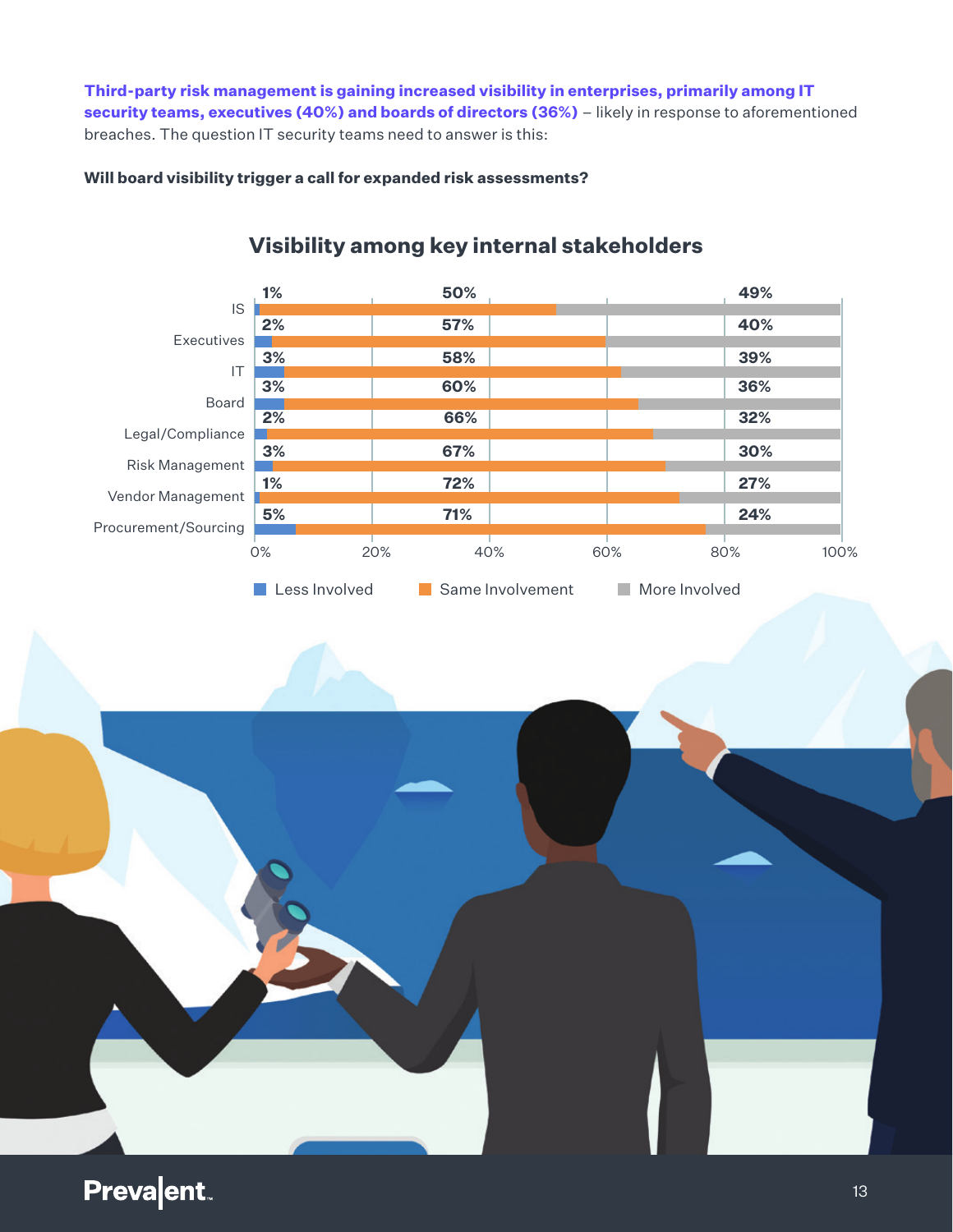### <span id="page-13-0"></span>Finding #4: Third-Party Assessments Need to Modernize – and Outsourcing Leads the Way

**42% of respondents said they assess their third parties using spreadsheet-based questionnaires**, slightly more than those using external risk scoring tools (35%).

#### **How are you currently assessing third parties?**



When asked about satisfaction with their current assessment method, respondents aren't thrilled, with almost no one feeling "extremely satisfied." **The spreadsheet method led the way in dissatisfaction at 26%.**  Notably, the largest percentage of respondents (between 39% and 48%) rated their satisfaction as "neutral" across all methods. It's not encouraging when most respondents are just "meh" about their existing solutions!



#### **What is your level of satisfaction with the current assessment method?**

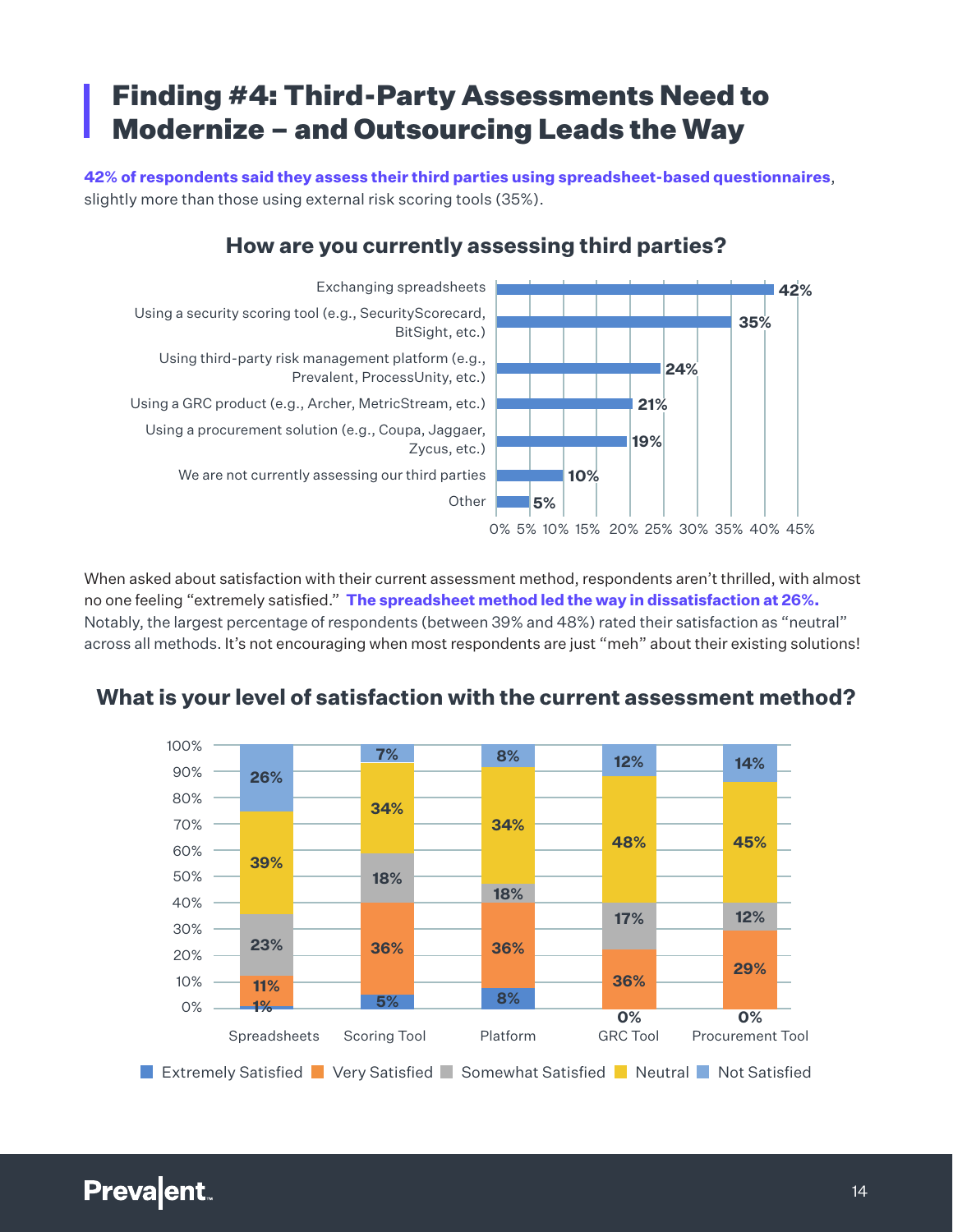Despite this relative level of dissatisfaction, only 38% of respondents are considering a new solution in the next 12 months.

#### **62% Are you planning to implement a new, or augment/replace an existing, TPRM solution in the next 12 months?** Yes: **38%** No: **62%**

How confident were respondents in their TPRM programs? Respondents rated their program's outcomes between a 3 (scaling their program) and 3.5 (making well-informed decisions) on a scale of 1 (low) to 5 (high).



#### **On a scale of 1 (low) to 5 (high) rate your organization's ability to...**

Following this, organizations rated the ability to leverage a broad range of vendor risk intelligence sources (e.g., cyber, business, financial, etc.) as most important to their TPRM programs.



#### **Prevalent**

**38%**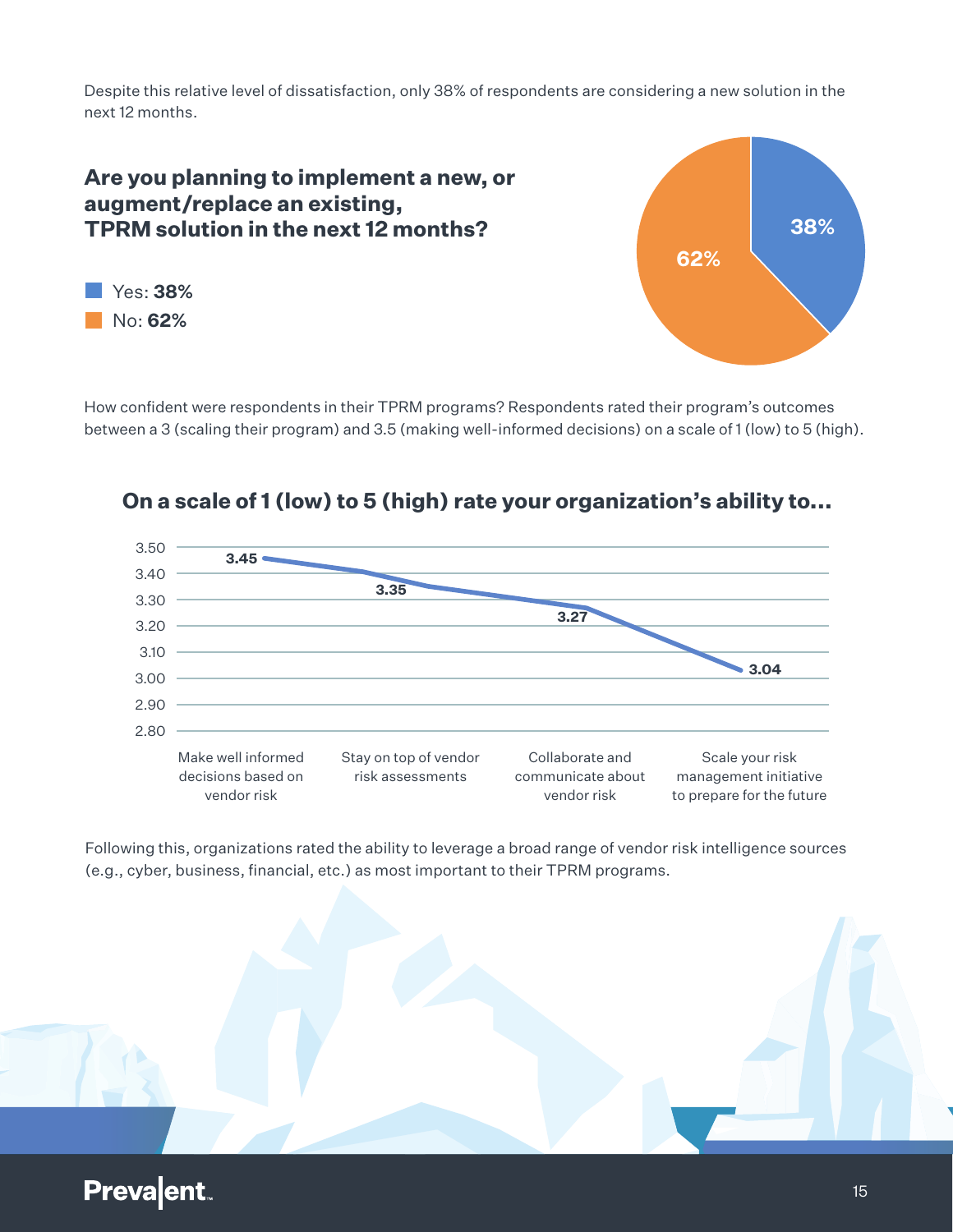

#### **How important are the following aspects of a third-party risk management program? (1 low; 5 high)**

When asked to describe their ideal approach to TPRM, **more than half of respondents (55%) preferred a hybrid approach** that balances internally managing some assessments and outsourcing others.

#### **What is your ideal approach to conducting third-party risk assessments?**

- $\blacksquare$  A hybrid approach that enables management of some assessments and outsourcing of others: **55%**
- Use a product ourselves internally to assess third parties: **29%**
- **Outsourcing third-party risk assessments to an outside managed** service company: **15%**
- Other: **1%**

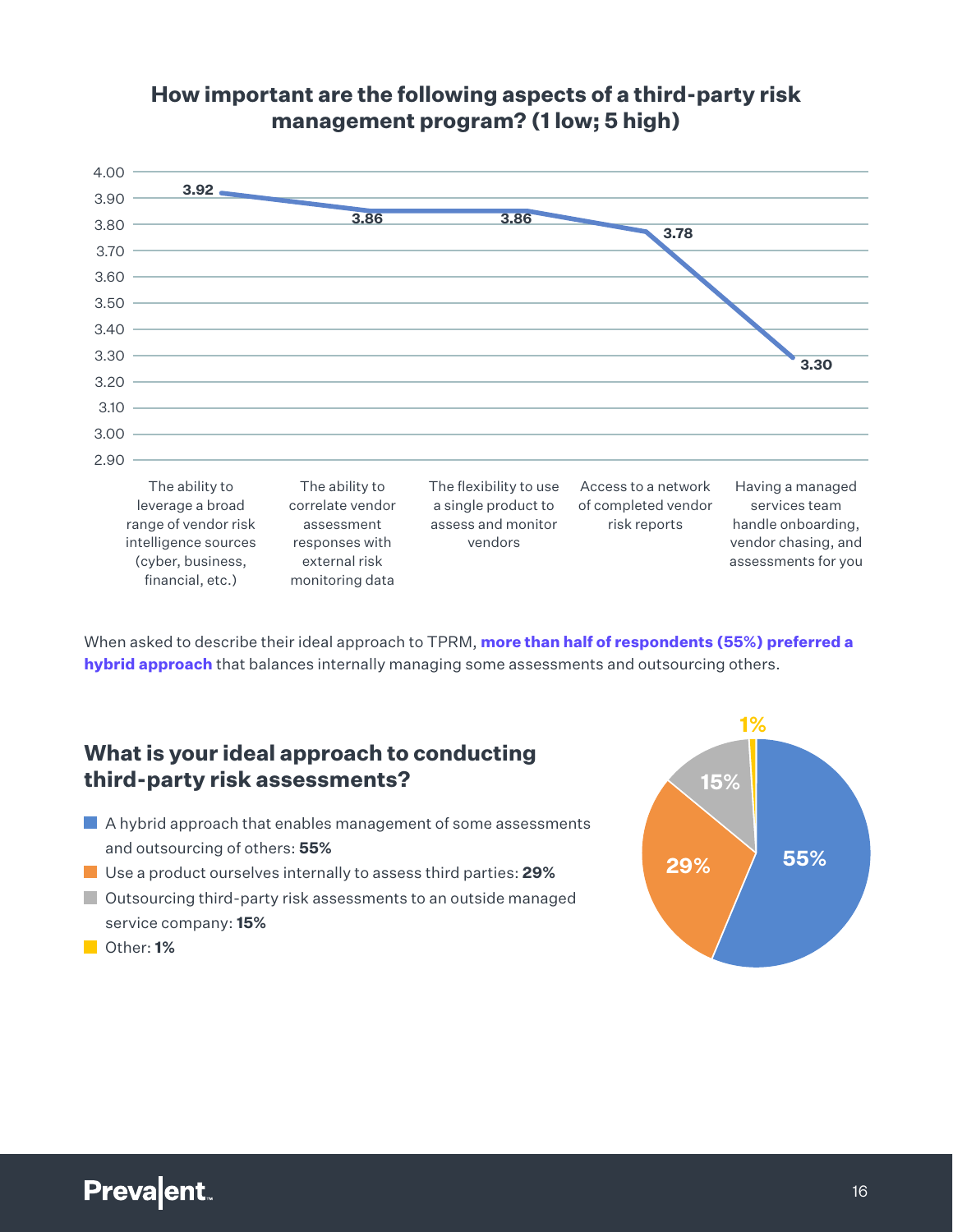### <span id="page-16-0"></span>Recommendations

The results of this study demonstrate that IT security and business teams need to collaborate more closely to identify and mitigate risks at all stages of the third-party lifecycle. Here are our recommendations for unifying IT security and business for better outcomes from onboarding to offboarding.

#### <span id="page-16-1"></span>**Expand Assessments Beyond Cybersecurity**

Third-party risk management isn't just a security and compliance problem. Many types of risks can impact an organization's ability to produce, manage, and distribute goods and services. For example, if a vendor declares bankruptcy, it may be unable to deliver on its contracts. Regulatory penalties, sanctions and lawsuits can impact strategy and a vendor's ability to execute against goals. Partnering with a company accused of bribery or corruption, or one with a poor environmental record, can be risky for your organization's reputation.

This requires security and procurement teams to work together to expand the scope of vendor risk assessments to include two areas on top of cybersecurity:

- **1. Reputational intelligence** on legal actions and sanctions, executive leadership changes, politically exposed persons (PEPs), adverse media, state-owned enterprises, OFAC violations, and other indicators of potential cybersecurity or compliance problems.
- **2. Financial information** including performance, turnover, profit and loss, shareholder funds, and other indicators.

Look for solutions that normalize monitoring data and correlate it against risk assessment findings to escalate potential risks and identify recommended remediations. Incorporating a broad range of risk intelligence sources will help security and procurement teams make better-informed decisions.

#### <span id="page-16-2"></span>**Bridge the Gap Between Business and IT**

Disjointed approaches to assessing third-party risk leave gaps – and gaps introduce risk. You can unify IT security and business teams with a TPRM platform solution that provides a central source for everything from vendor profiles and contracts, to assessment results and compliance reports, to performance metrics and remediation logs. Having a single solution ensures that the entire organization is using the same data to make risk-based decisions.

#### <span id="page-16-3"></span>**Manage Risk at Every Step of the Third-Party Lifecycle**

Security, compliance and operational issues can crop up at any time during a vendor or supplier relationship, so it's important to address risk at each stage of the third-party lifecycle.



**1. Sourcing and Selection:** You can accelerate [pre-contract due diligence](https://www.prevalent.net/use-cases/vendor-sourcing-selection/) and avoid future headaches by subscribing to a vendor risk intelligence network. These networks provide ondemand access to libraries of completed, standardized vendor risk profiles. They offer a fast, efficient way to compare prospective vendors and identify risks without having to conduct a full assessment. Look for networks that also provide continuous monitoring of each vendor for real-time updates on potential security, reputational and financial issues.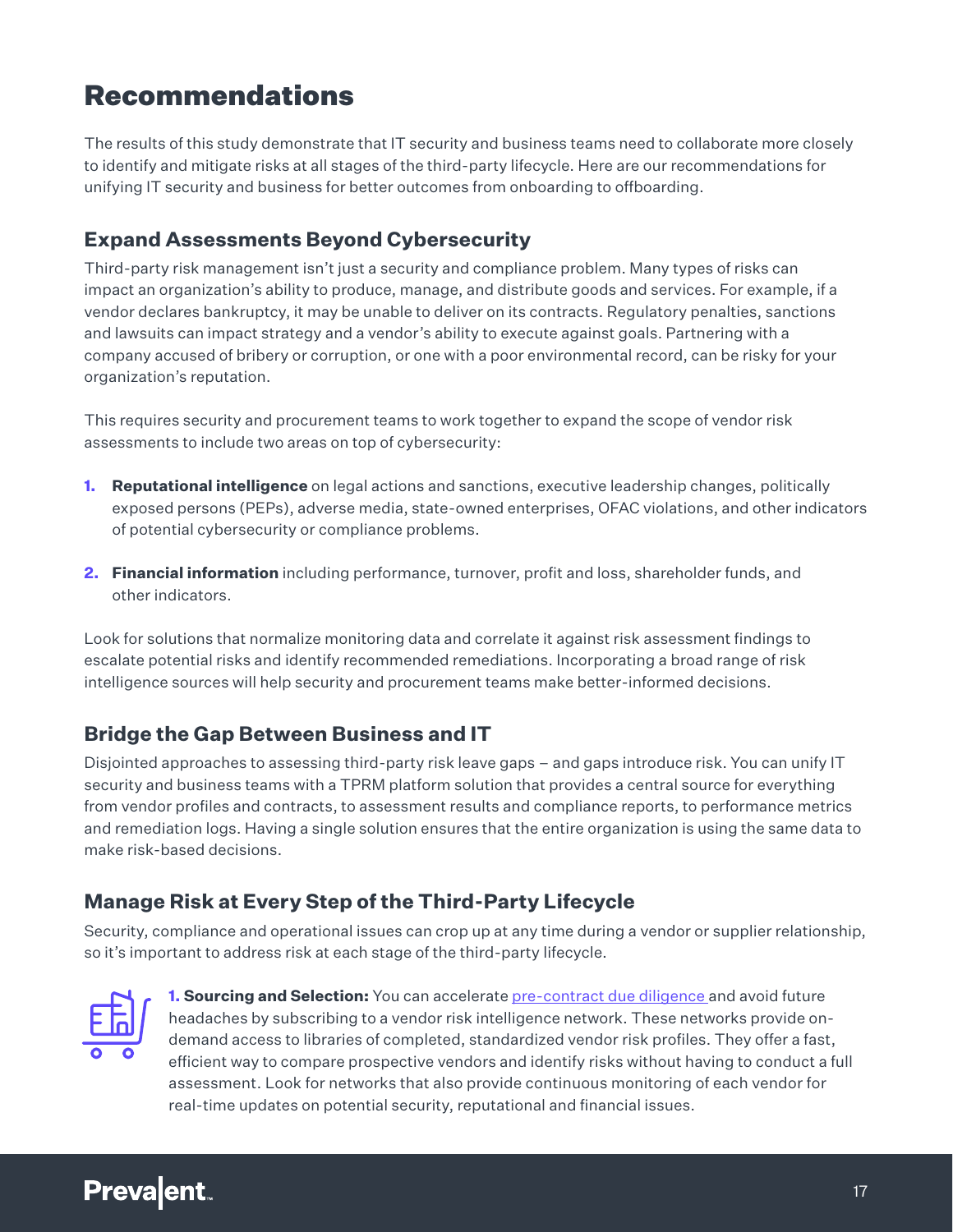

**2. Intake and Onboarding:** With so many teams having a stake in third-party relationships, it can be tough to stay coordinated. A [third-party risk management platform](https://www.prevalent.net/use-cases/third-party-risk-management/) can enable IT, security, procurement, legal, compliance and other teams to collaborate on building comprehensive, [centralized vendor](https://www.prevalent.net/use-cases/vendor-intake-onboarding/) profiles. Look for platforms that offer workflow rules to speed profile creation, automated updates with industry and business insights, and role-based access that gives everyone the information they need without compromising security. The best solutions also offer visual mapping capabilities that enable you to drill-down on each profile to uncover the 4th and Nth party relationships that make up your supply chain.



**3. Inherent Risk Scoring:** In this study, respondents reported having to manage an average of 2,400 third parties. If you have a large third-party ecosystem, then vendor profiling and tiering will be critical to prioritizing your ongoing risk assessments and other due diligence tasks – and this starts with *[inherent risk scoring](https://www.prevalent.net/use-cases/vendor-prioritization-scoring/)*. A good TPRM platform will include inherent risk assessment capabilities for quantifying and scoring third parties based on their risk levels before accounting for any specific controls. You can then use inherent risk scores to appropriately select and scope future assessment and monitoring activities for each vendor based on their potential risk to your business.



**4. Vendor Risk Assessment:** Periodic, questionnaire-based vendor risk assessments enable you to gather specific controls and compliance data from each of your vendors. However, the assessment process can be notoriously tedious and time-consuming – especially if email and spreadsheets are the only tools at your disposal. A good third-party risk management platform will [automate the assessment process](https://www.prevalent.net/products/vendor-risk-assessment/) for you and offer access to standardized assessments (e.g., SIG and SIG Lite), industry-specific questionnaires, compliance questionnaires, and customization capabilities. Be sure to also evaluate the platform's ability to help you address identified risks, such as through remediation recommendations or workflow and task management capabilities.



**5. Continuous Risk Monitoring:** Even the best TPRM programs are usually only able to gather questionnaire-based risk assessments on an annual basis. That's why complementing your assessments with [continuous monitoring](https://www.prevalent.net/products/vendor-risk-monitoring/) is essential for staying on top of potential threats. Monitoring can also help you to validate assessment results by checking internally reported controls against external incidents affecting your vendors. The best monitoring solutions will not only provide cyber security intelligence (breaches, vulnerabilities, leaked credentials, etc.), but also business, financial and reputational insights (e.g., ABAC and ethics, diversity, ESG, Modern Slavery, etc.).



**6. SLA and Performance Management:** As you identify and address third-party risks, it's important to keep track of all activities for each vendor and supplier. Therefore, look for a TPRM platform with strong [reporting and document management](https://www.prevalent.net/use-cases/vendor-reporting-management/) capabilities. This is not only critical to internal reporting, but also can be a valuable tool in measuring adherence to vendor contracts, SLAs, KPI targets and compliance requirements. The results can inform ongoing negotiations with your business partners and ensure stronger, long-term business relationships.

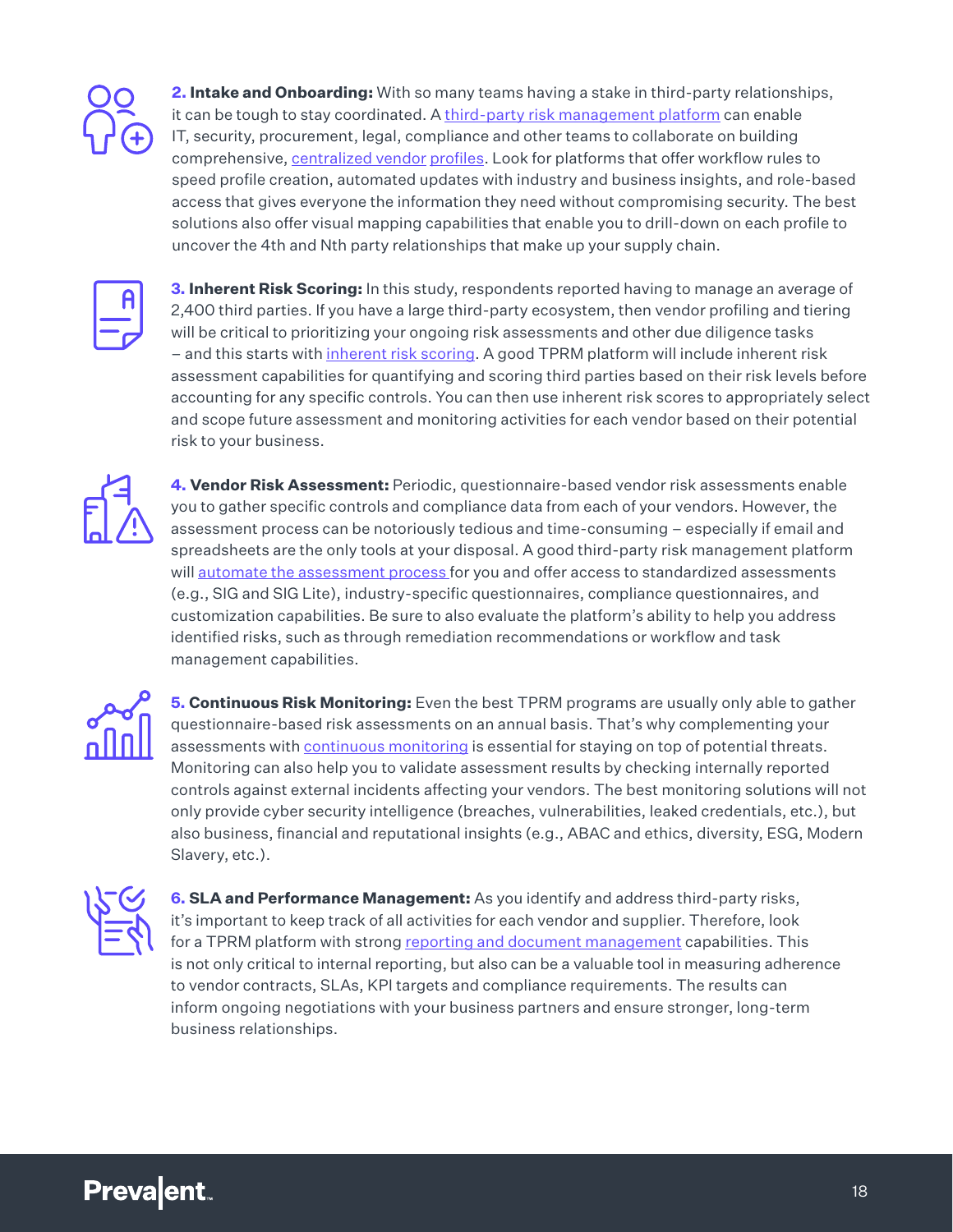

**7. Offboarding and Termination:** Offboarding is often overlooked when it comes to third-party risk management, however a lot can happen in the last days of a vendor relationship. Conducting a final risk assessment can validate that your systems and data are securely decommissioned, while also providing records for demonstrating compliance with data privacy mandates.

#### <span id="page-18-0"></span>**Outsource the Hard Stuff**

The results of this study show that the preferred method for most organizations is to [outsource](https://www.prevalent.net/services/vendor-risk-assessment-services/) on some level. Third-party risk management experts can manage the vendor lifecycle on your behalf – from onboarding vendors and collecting evidence, to reviewing assessments for completeness, identifying risks, and providing remediation guidance. As a result, you can safely navigate dangerous waters by efficiently scaling your TPRM program, reducing vendor risk, and simplifying compliance without burdening your internal staff.

### <span id="page-18-1"></span>Conclusion and Next Steps

Respondents to this year's study made it clear that their organizations are recognizing the importance of expanding third-party risk visibility beyond the usual cybersecurity factors. However, most are still trying to figure out how to bring together the right people, processes and solutions to achieve a more holistic understanding of third-party risk. If you're in a similar situation, then Prevalent can help.